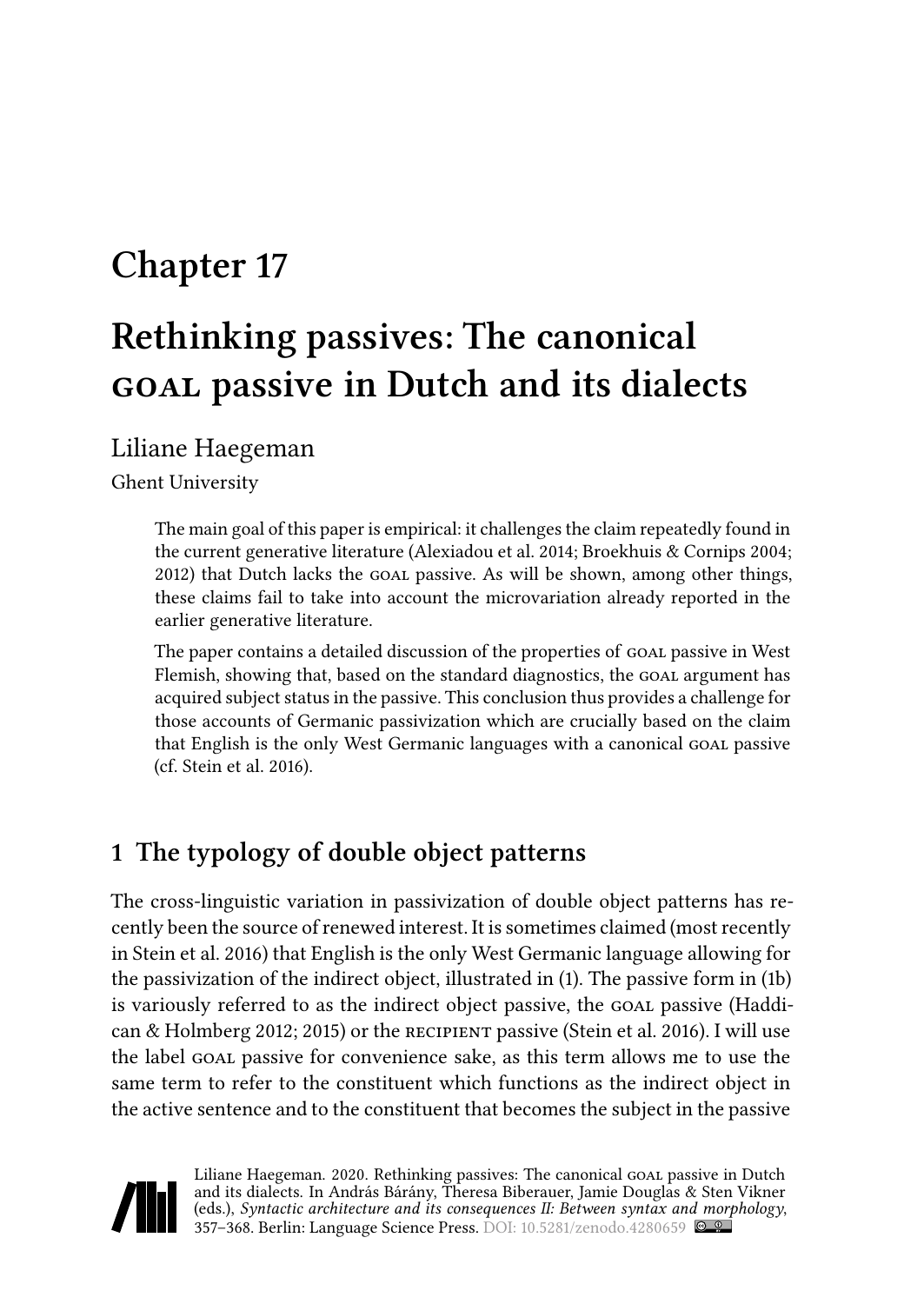sentence.<sup>1</sup> [Stein et al.](#page-11-0) claim: "the recipient passive arose in English but *not in other West Germanic languages*" [\(2016](#page-11-0): slide 3, my italics). German has been reported notto have a canonical GOAL passive ([2\)](#page-1-1) ([Anagnostopoulou \(2003:](#page-10-5) 70); [Alexiadou](#page-10-6) [& Schäfer \(2013:](#page-10-6) 9); [Alexiadou et al. \(2014:](#page-10-0) 10) for recent discussions). The claim that,like German, Dutch lacks a canonical goal passive, as shown in ([3\)](#page-1-2), is also common in the literature, as in, for instance, [Broekhuis & Cornips \(2004](#page-10-1); [2012\)](#page-10-2); [Broekhuis et al. \(2015\)](#page-10-7); [Alexiadou & Schäfer \(2013:](#page-10-6) 8); [Alexiadou et al. \(2014](#page-10-0): 10).

- <span id="page-1-0"></span>(1) [Haddican & Holmberg \(2012](#page-10-3); [2015\)](#page-10-4)
	- a. They gave the girl the ball.
	- b. *The girl* was given the ball.
	- c. % *The ball* was given the girl.
- <span id="page-1-1"></span>(2) German([Alexiadou et al. 2014:](#page-10-0) 10)
	- a. Sie hat dem she has the-<code>DAT</code> man – the flowers–given Mann die Blumen geschenkt. 'She has given the man the flowers.'
	- b. \* *Er* wurde die Blumen geschenkt. he.nom was the.acc flowers given 'He was given the flowers.'
	- c. \* *Die Blumen* wurden dem Mann geschenkt. the.nom flowers were the.par Mann given 'The flowers were given to the man.'
- <span id="page-1-2"></span>(3) Dutch [\(Alexiadou et al. 2014](#page-10-0): 10)
	- a. Ik heb hem het eten bezorgd. I have him the food delivered 'I delivered the food to him.'
	- b. \* *Hij* werd het eten bezorgd (door mij). he was the food delivered (by me) 'He was delivered the food by me.'
	- c. *Het eten* werd hem bezorgd (door mij). the food was him delivered (by me) 'The food was delivered to him by me.'

<sup>&</sup>lt;sup>1</sup>I leave aside "non-canonical" passives such as the English *get* passive and the German/Dutch non- canonical *kriegen/krijgen* ('get') passives [\(Alexiadou & Schäfer 2013\)](#page-10-6).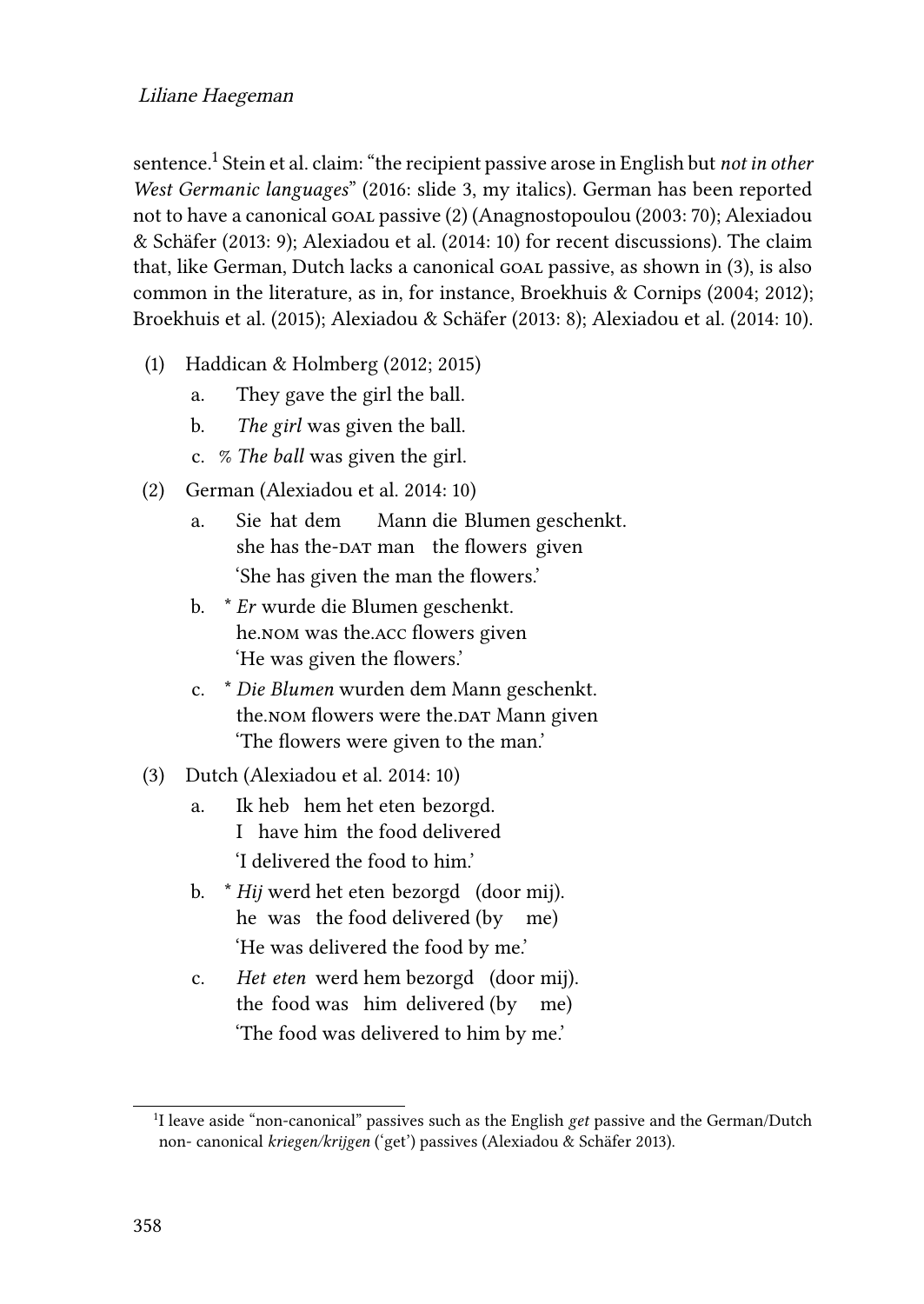The goal of this paper is essentially empirical: it challenges the claim that English is the only West Germanic languages with a GOAL passive, and it challenges the specific claims made in the generative literature [\(Broekhuis & Cornips 2004;](#page-10-1) [2012\)](#page-10-2) that Dutch lacks the goal passive. As I will show, among other things, such claims fail to take into account the microvariation reported in the earlier literature. The paper contains a detailed discussion of the GOAL passive in West Flemish.

## **2 The IO passive in West Flemish**

#### **2.1 The data: overview**

As shown by the examples in([4\)](#page-2-0) and [\(5](#page-2-1)), West Flemish (from now on WF), a dialect of Dutch and a West Germanic language, does have a GOAL passive: the definite goal, *Valère* in active([4a](#page-2-0)), has been promoted to become the subject of the passive sentence([4](#page-2-0)b). Similarly, the indefinite goal *nen student* ('a student') in active([5a](#page-2-1)) has been promoted to subject status in the passive([5b](#page-2-1)). The discussion in this section is based on my own dialect intuitions; the core intuitions are corroborated in [Dhaenens \(2014\)](#page-10-8). 2

- <span id="page-2-0"></span>(4) West Flemish
	- a. dan that.¤L they Valère those jobs ze *Valère* die posten beloofd een promised have 'that they promised Valère those jobs'
	- b. da *Valère* die posten beloofd wierd that Valère those jobs promised 'became' is / is 'that Valère was promised those jobs'
- <span id="page-2-1"></span>(5) West Flemish
	- a. dan that.PL they a student those jobs ze *nen student* die posten beloofd een promised have 'that they promised a student those jobs'
	- b. dat \*(der) *nen student* die posten beloofd wierd that ter a student those jobs promised 'became' is  $/$  is 'that a student was promised those jobs'

<sup>&</sup>lt;sup>2</sup>A reviewer for this volume asks whether there are animacy effects for the double object pattern with verbs of motion, like those discussed by [Haddican \(2010\)](#page-10-9). At first sight the effect is replicated in WF, but this issue needs further research.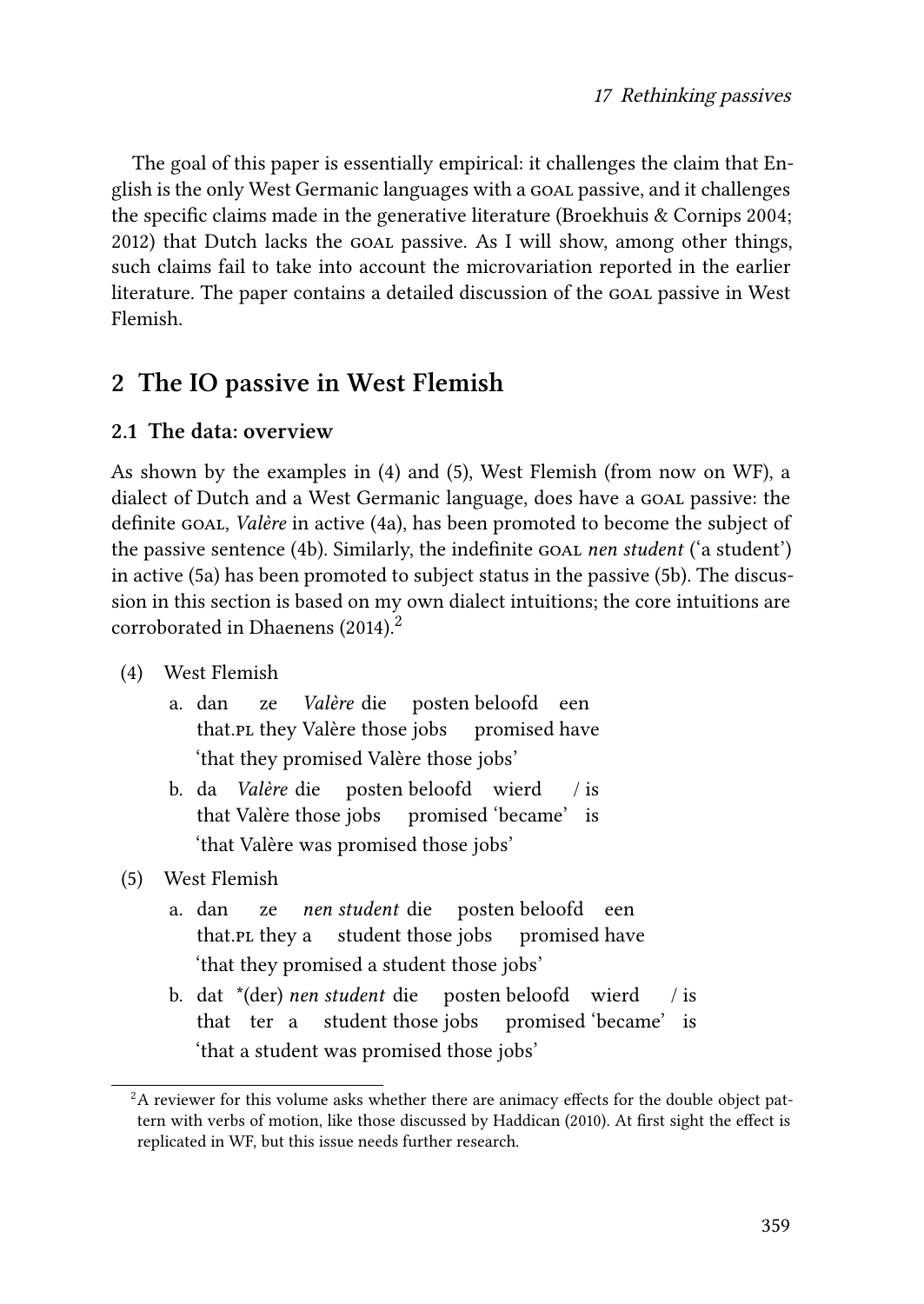#### Liliane Haegeman

Observe that the obligatory presence of expletive *(d)er* ('there') in([5b](#page-2-1)) is not a property specific to the goal passive. The obligatory presence of *(d)er* is fully in line with the patterns found elsewhere in (W)F: an indefinite or a quantified subject systematically requires that the sentence appear in the existential pattern with *(d)er-*insertion, as exemplified in active monotransitive([6a](#page-3-0)) or in passive monotransitive [\(6](#page-3-0)b).

- <span id="page-3-0"></span>(6) West Flemish
	- a. dan that.<sub>PL</sub> there three students that \*(der) *drie studenten* dienen boek gelezen een book read have 'that three students have read that book'
	- b. dan that.pL there three students caught are \*(der) *drie studenten* betrapt zyn 'that three students were caught'

§[2.2](#page-3-1) provides arguments to the effect that in WF GOAL passives, the GOAL argu-ment is promoted to subject status. [§2.3](#page-8-0) shows that WF GOAL passives also comply with two specific diagnostics for Dutch passivization set out in [Broekhuis &](#page-10-1) [Cornips \(2004;](#page-10-1) [2012\)](#page-10-2), in particular with respect to the presence of an AGENT and the eventive interpretation.

### <span id="page-3-1"></span>**2.2 Subject diagnostics for the goal passive**

In the WF goal passives [\(4b](#page-2-0))and ([5b](#page-2-1)), the promoted goal acquires the syntactic properties of the WF subject, both when definite [\(4b](#page-2-0)) and when indefinite([5b](#page-2-1)) (for early diagnostics, cf. [Haegeman 1986a](#page-10-10),[b\)](#page-10-11).

#### **2.2.1 Agreement**

In the GOAL passive, the GOAL DP agrees for person and number with the finite verb and (in the relevant contexts) with the complementizer([7–](#page-4-0)[8\)](#page-4-1).([7a](#page-4-0)) illustrates a passive with a definite goal: the finite auxiliaries *wierden*/*woaren* ('were') are plural, as is the complementizer *dan* ('that'), and they thus can be seen to agree with the plural DP *de studenten* ('the students'). Neither complementizer nor auxiliary can be singular [\(7](#page-4-0)b–d). In [\(8](#page-4-1)a) agreement is triggered by the plural indefinite *drie studenten* ('three students'). Again the agreement is mandatory([8b](#page-4-1)–d). The patterns in([7\)](#page-4-0) and [\(8](#page-4-1)) also entail that, in the passive sentences, singular agreement with the THEME *dienen bureau* ('that office') would be ungrammatical, cf. [\(7](#page-4-0)d) and [\(8](#page-4-1)d).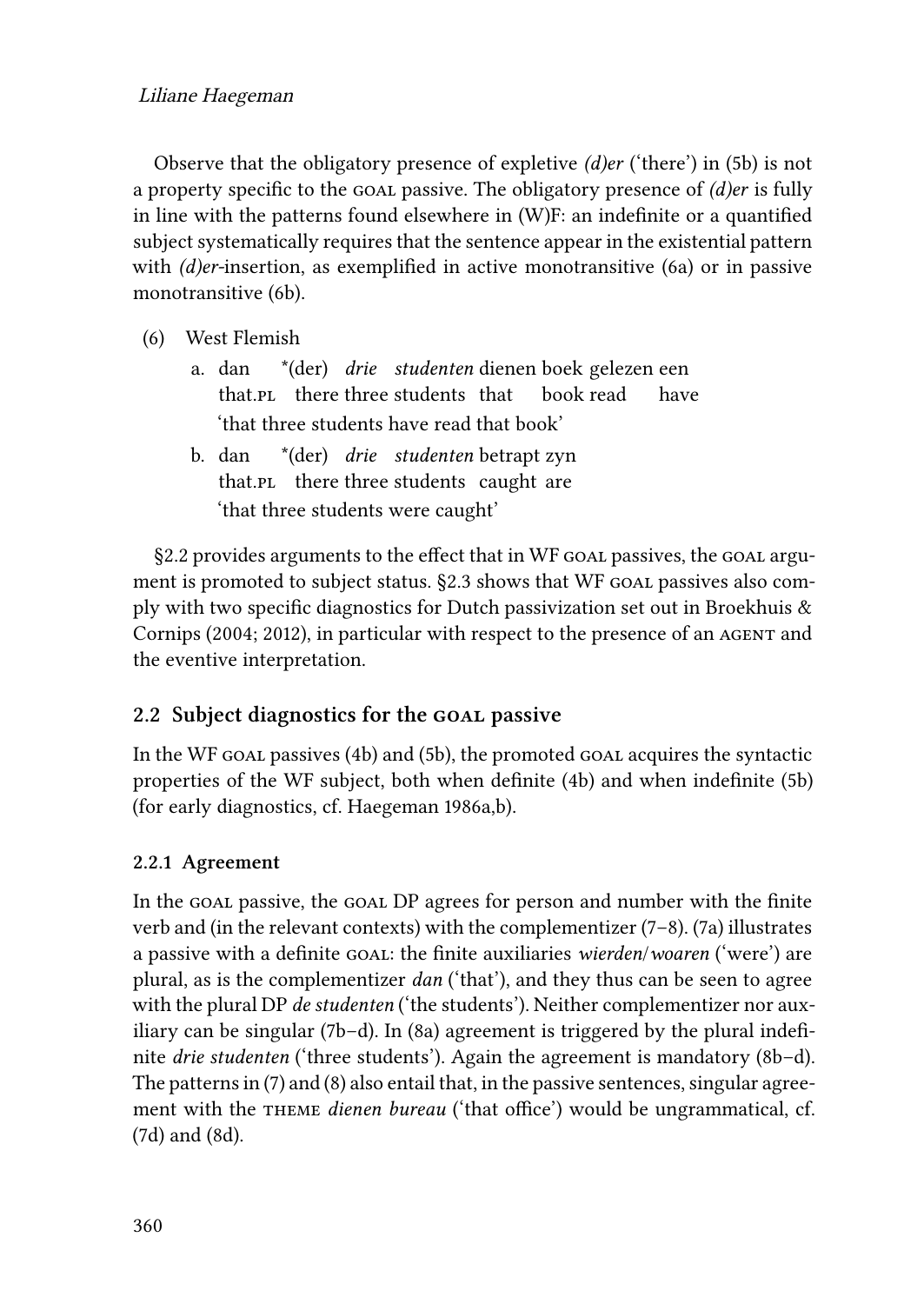- <span id="page-4-0"></span>(7) West Flemish
	- a. dan that.<sub>PL</sub> the students that *de studenten* dienen bureau beloofd wierden / woaren office promised were-pl 'that the students were promised that office'
	- b. \* dat that.sg the students that *de studenten* dienen bureau beloofd wierden / woaren office promised were-pl
	- c. \* dan that. PL the students that *de studenten* dienen bureau beloofd wierd / was office promised was-sg
	- d. \* dat that.sg the students that *de studenten* dienen bureau beloofd wierd / was office promised was-sg
- <span id="page-4-1"></span>(8) West Flemish
	- a. dan that.PL there three students that \*(der) *drie studenten* dienen bureau beloof office promised wierden / woaren were-pl

'that three students were promised that office'

- b. \* dat that.sg there three students that office promised \*(der) *drie studenten* dienen bureau beloofd wierden / woaren were-pl
- c. \* dan that.PL there three students that \*(der) *drie studenten* dienen bureau beloofd wierd / was office promised were-sg
- d. \* dat that.sg there three students that office promised were-pl \*(der) *drie studenten* dienen bureau beloofd wierd / was

#### **2.2.2 Case**

When pronominal, the GOAL DP is realised as a nominative, and, like other nominative pronouns, it allows for pronoun doubling. In [\(9](#page-5-0)a) the strong nominative pronoun *zie* is a doubler for the weak form *ze*. For full discussion of WF subject pronouns I refer to my earlier work([Haegeman 1990](#page-10-12); [1992;](#page-11-1) [2004](#page-11-2)). In the Flemish regiolect, the subject of the goal passive can be the impersonal pronoun *men* ('one'),which is restricted to subject position of a finite clause  $(9b)^3$  $(9b)^3$  $(9b)^3$ .

<sup>3</sup>This property cannot be tested for the dialect because the impersonal pronoun *men* is not used.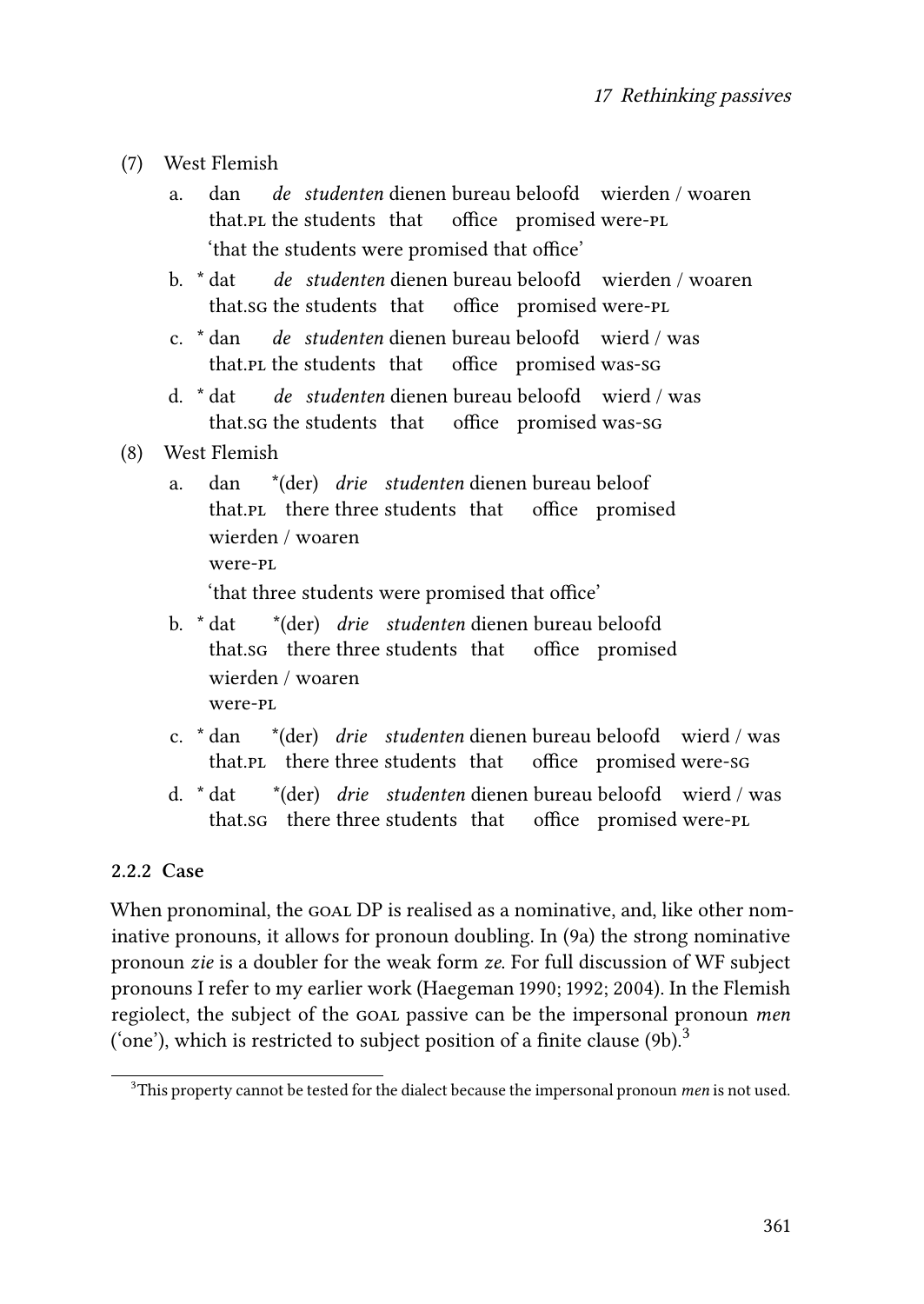- <span id="page-5-0"></span>(9) West Flemish
	- a. da *ze (zie)* die posten beloofd wierd that she (she) those positions promised was 'that she was promised these jobs'
	- b. Het komt veel voor dat *men* die behandeling afgeraden it comes often for that one that treatment disrecommended wordt. is

'It is quite common that one is advised against that treatment.'

#### **2.2.3 Relativization**

Like canonical definite subjects, relativized GOAL DPs are associated with relativizer *die* ([10](#page-5-1)a) and with *dat/die* alternations [\(10b](#page-5-1)). These properties are characteristic of subject relativization in WF([10](#page-5-1)b), and they are unavailable in object relativization [\(10c](#page-5-1)). See [Haegeman \(1984;](#page-10-13) [1992](#page-11-1)).

- <span id="page-5-1"></span>(10) West Flemish
	- a. Dat zijn de studenten *dien* die posten beloofd woaren. that are the students die-PL those jobs promised were 'Those are the students that were promised those jobs.'
	- b. Dat zijn de studenten dan-k peinzen *dien* die posten beloofd that are the students that-I think *die-*pl those jobs promised woaren.

were

'Those are the students that I think were promised those jobs.'

c. Dat zijn de boeken dan-k peinzen da / \*die Valère besteld eet. that are the books that-I think that / die Valère ordered has 'Those are the books that I think that Valère has ordered.'

#### **2.2.4 Existential patterns**

When the goal is an indefinite nominal [\(5](#page-2-1)b),a numeral ([11a](#page-5-2)) or a *wh*-constituent [\(11](#page-5-2)b), and is promoted to becoming the subject of the passive, *(d)er*-insertion is obligatory.

- <span id="page-5-2"></span>(11) West Flemish
	- a. dan \*(der) ∅ / *drie studenten* dienen post beloofd zyn that *ter* three students that job promised are 'that (three) students were promised that job'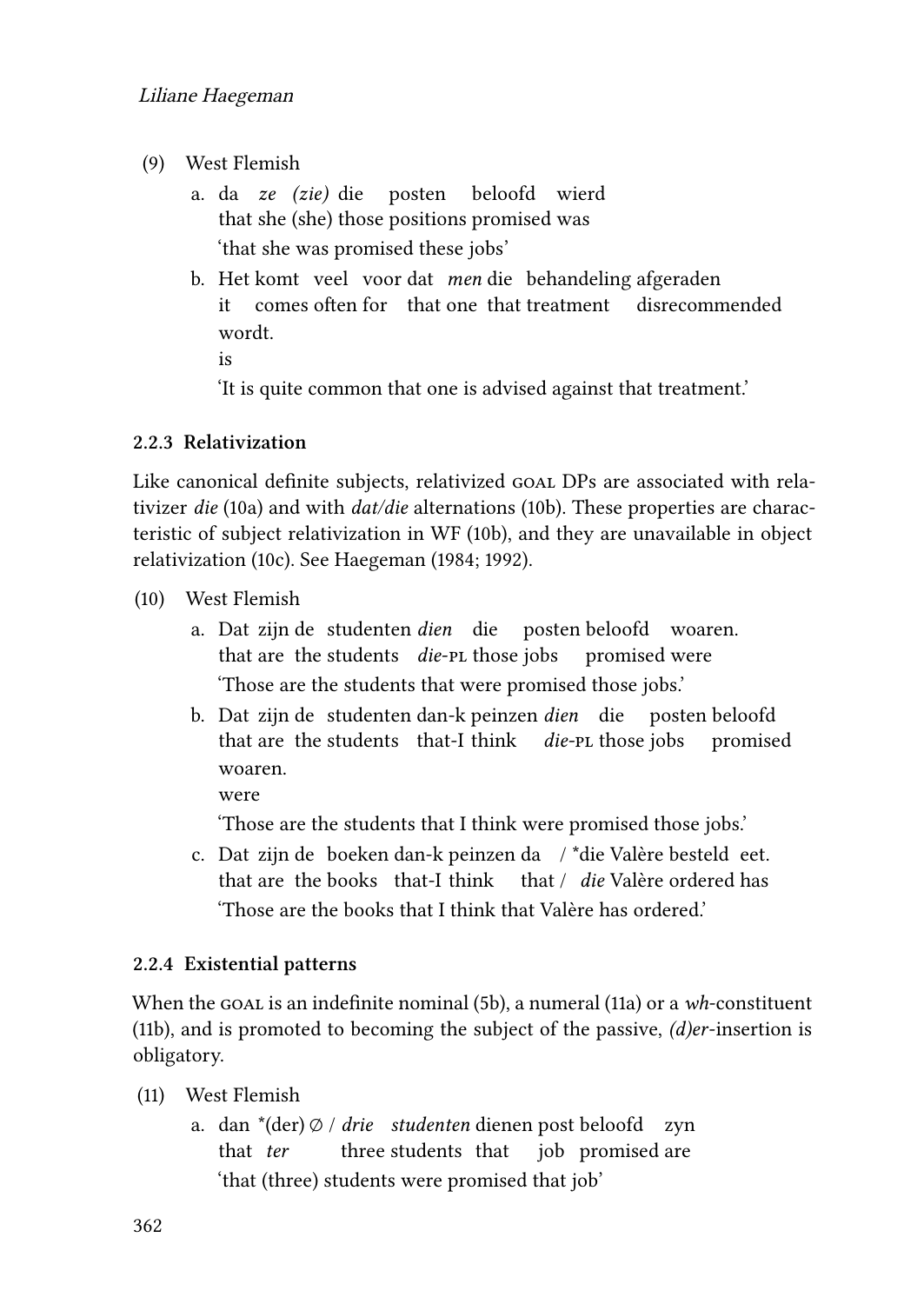b. Kweeten niet *wien* dat \*(er) dienen post beloofd is. I know not who that there that job promised is 'I don't know who was promised that job.'

Obligatory *(d)er-*insertion is associated with indefinite or quantified subjects and not with objects.

#### **2.2.5 Distribution**

Like canonical definite subjects, the definite goal DP in the goal passive has to be linearly adjacent to the complementizer *dat* ('that')<sup>4</sup> in embedded clauses [\(12](#page-6-0)) and to the finite verb in root clauses [\(13](#page-6-1)). In [\(12](#page-6-0)a), adjuncts such as *gisteren* ('yesterday') or *verzekerst* ('probably') cannot intervene between the complementizer *dat* ('that') and the GOAL *Valère*. In [\(12b](#page-6-0)), the THEME *die posten* ('those jobs') cannot intervene between the complementizer *dat* ('that') and the GOAL *Valère*. In([13\)](#page-6-1), the same adjacency requirement is illustrated for root clauses in which the finite verb, here the auxiliary *wierd* ('was'), has moved to C. [\(14](#page-7-0)) and([15\)](#page-7-1) show that identical adjacency restrictions apply to definite subjects of transitive sentences.

- <span id="page-6-0"></span>(12) West Flemish
	- a. dat (\*gisteren / verzekerst) *Valère* die posten beloofd wierd that yesterday probably Valère those jobs promised was 'that Valère was (probably) promised those jobs (yesterday).'
	- b. \* dat die posten *Valère* beloofd wierd that those jobs Valère promised was
- <span id="page-6-1"></span>(13) West Flemish
	- a. Daarom for that reason is wierd (\*gisteren / verzekerst) *Valère* die yesterday probably Valère those jobs posten beloofd. promised 'For that reason, Valère was (probably) promised those jobs (yesterday).'
	- b. \* Daarom for that reason was those jobs wierd die posten *Valère* beloofd. Valère promised

<sup>4</sup> In WF the complementizer *dat* is obligatorily present in all embedded clause, frequently leading to doubly filled Comp positions.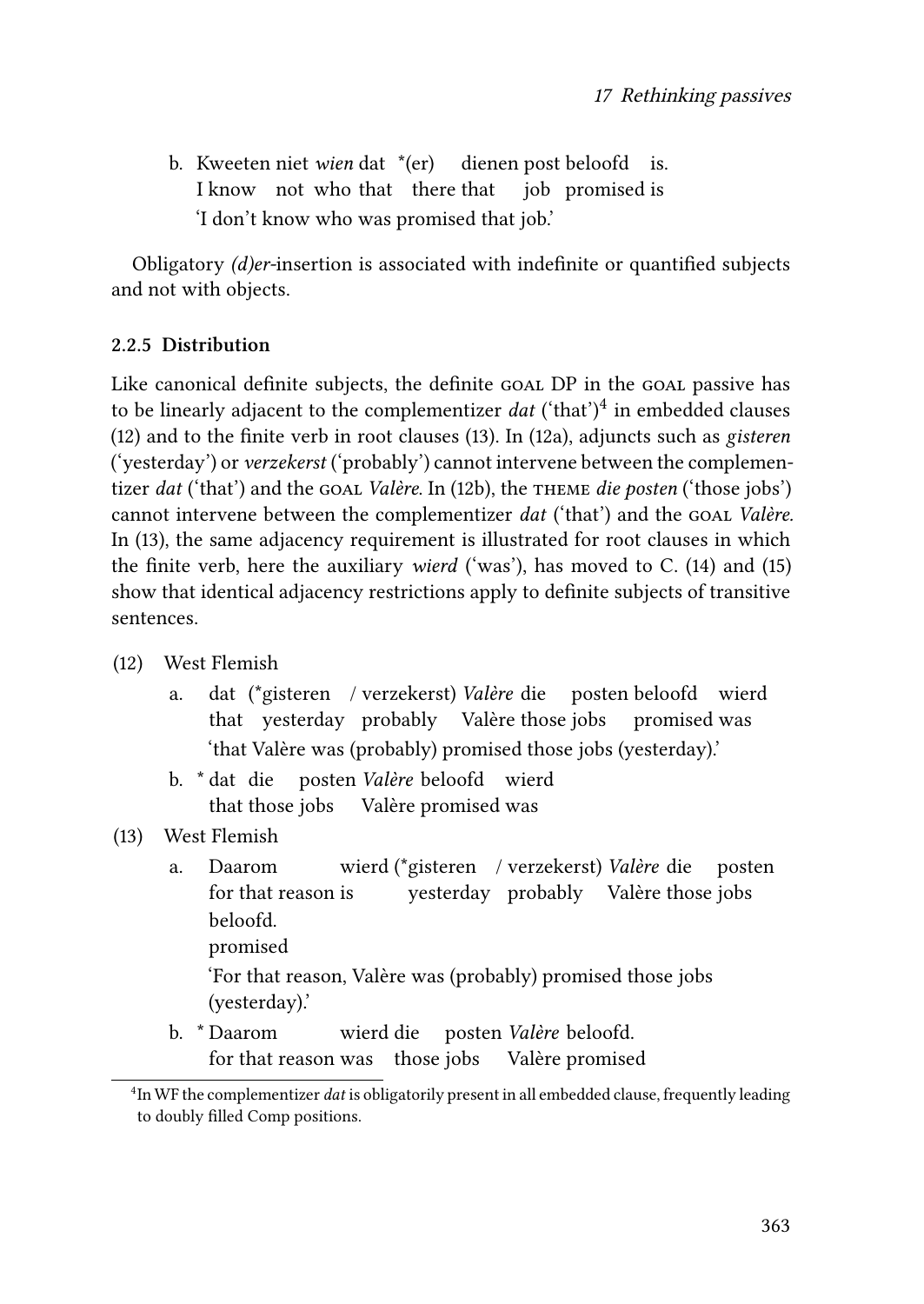- <span id="page-7-0"></span>(14) West Flemish
	- a. dat (\*gisteren / verzekerst) *Valère* die posten beloofd eet that yesterday probably Valère those jobs promised has 'that (probably) Valère promised those jobs (yesterday).'
	- b. \* dat die that those jobs Valère promised has posten *Valère* beloofd eet
- <span id="page-7-1"></span>(15) West Flemish
	- a. Daarom for that reason has yesterday probably Valère those jobs eet (\*gisteren / verzekerst) *Valère* die posten beloofd. promised 'For that reason, Valère probably promised those jobs (yesterday).'
	- b. \* Daarom for that reason has those jobs Valère promised eet die posten *Valère* beloofd.

#### **2.2.6 Non-finite clauses**

The GOAL passive is available in non-finite control clauses, in which case the GOAL will be a controlled PRO([16a](#page-7-2)). The goal subject of a passive clause may undergo raising in *te* infinitives([16b](#page-7-2)).

#### <span id="page-7-2"></span>(16) West Flemish

a. Me [PRO] dienen anderen post beloofd te zyn, goa-se niet with that other job promised to be goes-she not veruzen.

move

'Having been promised that other job, she's not going to move house.'

b. Ze pleegdege zie zukken medicamenten voorengeschreven te zyn. she used she such medications prescribed to be 'She used to be prescribed that medication.'

#### **2.2.7 Coordination**

That it is the GOAL nominal which is promoted to subjecthood in the GOAL passive is confirmed by coordination data. For instance, an active clause can coordinate witha goal passive clause under one shared subject  $(17a)$  $(17a)$  $(17a)$ ; a clause with a THEME passive of a transitive verb can coordinate with a goal passive clause under one shared subject DP [\(17](#page-8-1)b).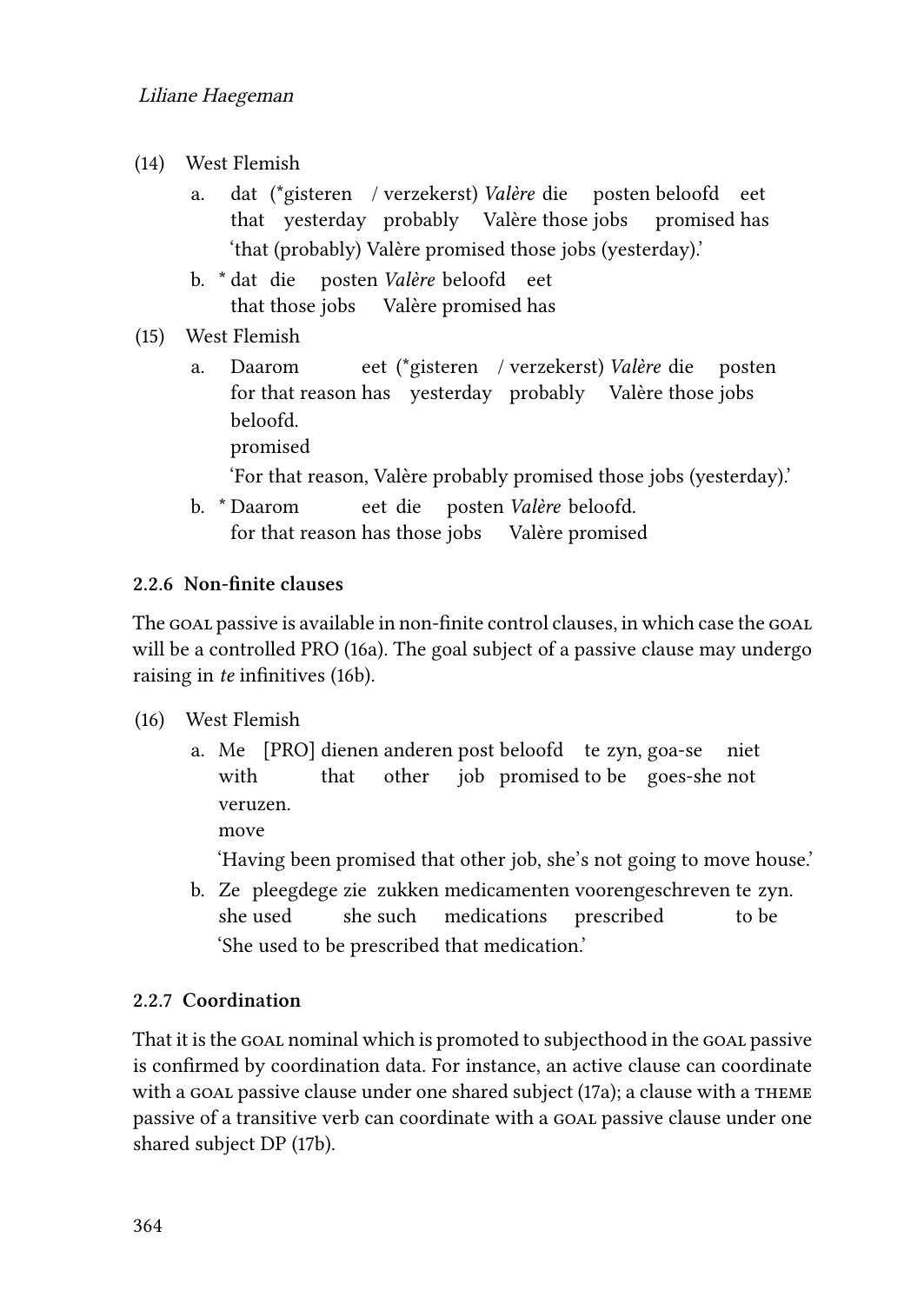- <span id="page-8-1"></span>(17) a. dan die twee studenten nor us that those two students to home might mochten en da medicament and that medication neu niet meer voorengeschreven goan worden. now no more prescribed go be 'that those two students were allowed to go home and now will no longer be prescribed that medication.'
	- b. da Valère eerst vur een interview utgenodigd is en doa toen that Valère first for an interview invited is and there then dienen post beloofd is that job promised is 'that Valère was first invited for an interview and was promised the job there.'

#### <span id="page-8-0"></span>**2.3 The agent in the goal passive**

As in other passive sentences, in a GOAL passive sentence, the AGENT can be overtly expressed [\(18](#page-8-2)).

<span id="page-8-2"></span>(18) West Flemish

dan-k dienen velo that-I this bicycle recommended am by two colleagues aangeraden zyn *door twee collega's* 'that I was recommended that bike by two colleagues.'

An implied agent can be modified by an adjunct: in([19\)](#page-8-3), *per ongeluk* ('unintentionally') or *espres* ('intentionally') modify the understood agent.

<span id="page-8-3"></span>(19) West Flemish

dat Valère *per ongeluk* / *espres* that Valère by accident intentionally too many cortisone.pills te vele cortisonepillen voorengeschreven wier prescribed was 'that Valère was prescribed too many cortisone pills by accident / intentionally.'

#### **2.4 Event passive**

Based on the diagnostics in [Broekhuis & Cornips \(2004;](#page-10-1) [2012](#page-10-2)), I conclude that the WF goal passive can have an eventive reading both with the auxiliary *worden* ('become') and with the – probably much more common – alternative *zijn* ('be'). Temporal specifiers modifying the event time are compatible with the GOAL passive([20](#page-9-0)).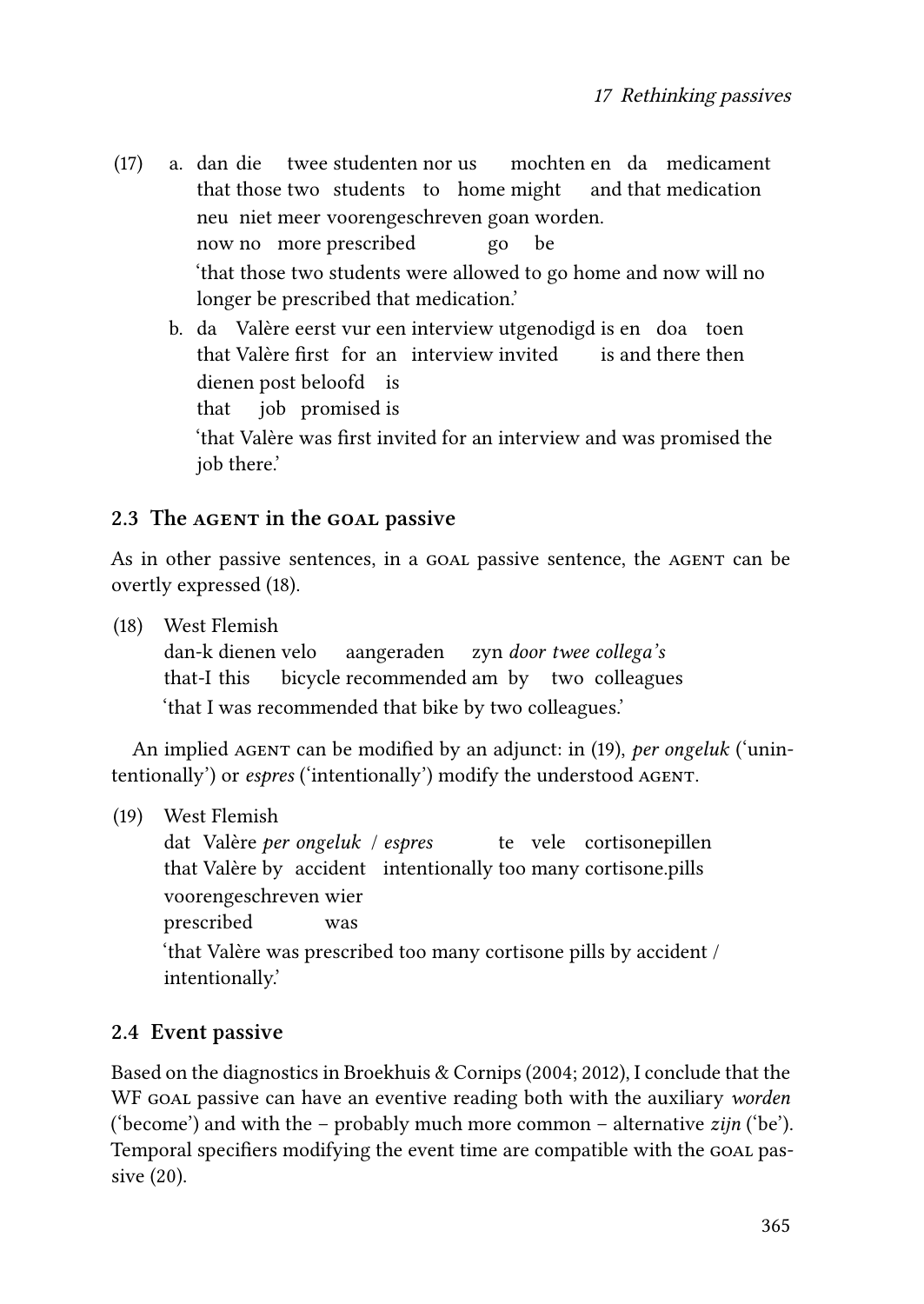#### Liliane Haegeman

<span id="page-9-0"></span>(20) West Flemish

dat Valère gisteren te vele cortisonepillen voorengeschreven is that Valère yesterday too many cortisone.pills prescribed is 'that Valère was prescribed too many cortisone pills yesterday.'

#### **2.5 Conclusion: WF has a goal passive**

All the diagnostics discussed above converge and point clearly towards the conclusion that WF, a dialect of Dutch and a West Germanic language, has a productive GOAL passive, contrary to claims in the current generative literature.

Whether the emergence of the GOAL passive in WF can also be attributed to contact with French, as argued for English by [Stein et al. \(2016\)](#page-11-0), is a question that needs to be addressed. It is true that the WF lexicon provides strong evidence of contact of French as shown in [Haegeman \(2009\)](#page-11-3). An alternative hypothesis might be that the emergence of the GOAL passive is due to Ingvaeonic influence (see [Dhaenens 2014\)](#page-10-8). I do not further speculate on this issue here.

## **3 Conclusion**

This paper provides empirical evidence against persistent claims in the formal literature to the effect that English is the only West Germanic language with a GOAL passive, showing that at least the West Flemish dialect of Dutch has a productive canonical goal passive. The WF data strongly challenge the claims in the current literature that Dutch lacks a canonical GOAL passive, since at least one Dutch dialect does display the pattern.

## **Abbreviations**

| <b>ACC</b> | accusative | PL  | plural       |
|------------|------------|-----|--------------|
| <b>DAT</b> | dative     | SG  | singular     |
| <b>NOM</b> | nominative | WF. | West Flemish |

## **Acknowledgements**

I dedicate this paper to Ian. I have known Ian from the earliest stages of his career and I have been lucky enough to be able to work with him in Geneva. I admire the tenacity with which Ian has continued to rethink the linguistic themes that had initially preoccupied him in his early research and the way in which his research has developed into a full-fledged research programme that allows us to attain a deeper understanding of core issues of comparative syntax.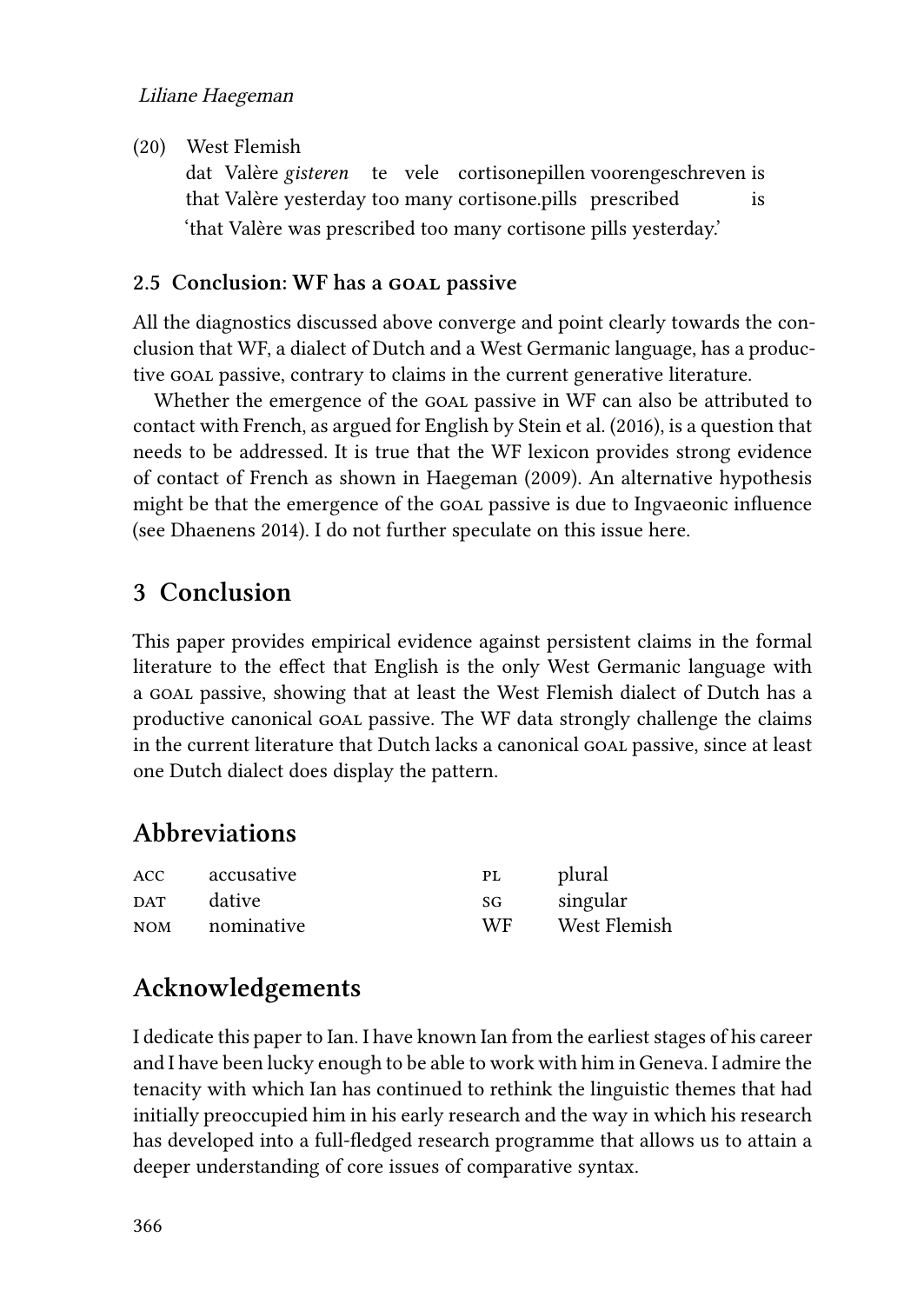## **References**

- <span id="page-10-0"></span>Alexiadou, Artemis, Elena Anagnostopoulou & Christina Sevdali. 2014. Opaque and transparent datives, and how they behave in passives. *The Journal of Comparative Germanic Linguistics* 17(1). 1–34. DOI: [10.1007/s10828-014-9064-8](https://doi.org/10.1007/s10828-014-9064-8).
- <span id="page-10-6"></span>Alexiadou, Artemis & Florian Schäfer. 2013. *Non-canonical passives*. Amsterdam: John Benjamins. DOI: [10.1075/la.205](https://doi.org/10.1075/la.205).
- <span id="page-10-5"></span>Anagnostopoulou, Elena. 2003. *The syntax of ditransitives: Evidence from clitics*. Berlin: De Gruyter.
- <span id="page-10-1"></span>Broekhuis, Hans & Leonie Cornips. 2004. Undative constructions. *Linguistics* 32(2). 173–189. DOI: [10.1515/ling.1994.32.2.173.](https://doi.org/10.1515/ling.1994.32.2.173)
- <span id="page-10-2"></span>Broekhuis, Hans & Leonie Cornips. 2012. *Linguistics* 50(6). 1205–1249. DOI: [10.](https://doi.org/10.1515/ling-2012-0039) [1515/ling-2012-0039.](https://doi.org/10.1515/ling-2012-0039)
- <span id="page-10-7"></span>Broekhuis, Hans, Norbert Corver & Riet Vos. 2015. *Syntax of Dutch: Verbs and verb phrases*. Vol. 1. Amsterdam: Amsterdam University Press.
- <span id="page-10-8"></span>Dhaenens, Gilles. 2014. Perspectivische variatie van de actieve dubbelobjectconstructie: passieve en receptieve varianten. BA paper, Department of Lingustics, Ghent University.
- <span id="page-10-9"></span>Haddican, William. 2010. Theme–goal ditransitive constructions and theme passivisation in British English dialects. *Lingua* 120(10). 2424–2443. DOI: [10.1016/](https://doi.org/10.1016/j.lingua.2009.11.003) [j.lingua.2009.11.003](https://doi.org/10.1016/j.lingua.2009.11.003).
- <span id="page-10-3"></span>Haddican, William & Anders Holmberg. 2012. Object movement symmetries in British English dialects: Experimental evidence for a mixed case/locality approach. *Journal of Comparative Germanic Linguistics* 15(3). 189–212. DOI: [10.](https://doi.org/10.1007/s10828-012-9051-x) [1007/s10828-012-9051-x.](https://doi.org/10.1007/s10828-012-9051-x)
- <span id="page-10-4"></span>Haddican, William & Anders Holmberg. 2015. Four kinds of object asymmetry. In Ludmila Veselovská & Marketa Janebová (eds.), *Complex visibles out there: Proceedings of the Olomouc Linguistics Colloquium 2014: Language use and linguistic structure*, 145–162. Olomouc: Palacký University.
- <span id="page-10-13"></span>Haegeman, Liliane. 1984. *Die* and *dat* in West Flemish relative clauses. In Hans Bennis & W.U.S. Van Lessen Kloeke (eds.), *Linguistics in the Netherlands*, 83–91. Dordrecht: Foris.
- <span id="page-10-10"></span>Haegeman, Liliane. 1986a. Passivisation in Flemish dialects. In Frits Beukema & Aafke Hulk (eds.), *Linguistics in the Netherlands*, 71–78. Dordrecht: Foris.
- <span id="page-10-11"></span>Haegeman, Liliane. 1986b. The double object construction in West Flemish. *The Linguistic Review* 5. 281–300. DOI: [10.1515/tlir.1986.5.4.281.](https://doi.org/10.1515/tlir.1986.5.4.281)
- <span id="page-10-12"></span>Haegeman, Liliane. 1990. Subject pronouns and subject clitics in West-Flemish. *The Linguistic Review* 7(4). 333–364. DOI: [10.1515/tlir.1990.7.4.333.](https://doi.org/10.1515/tlir.1990.7.4.333)